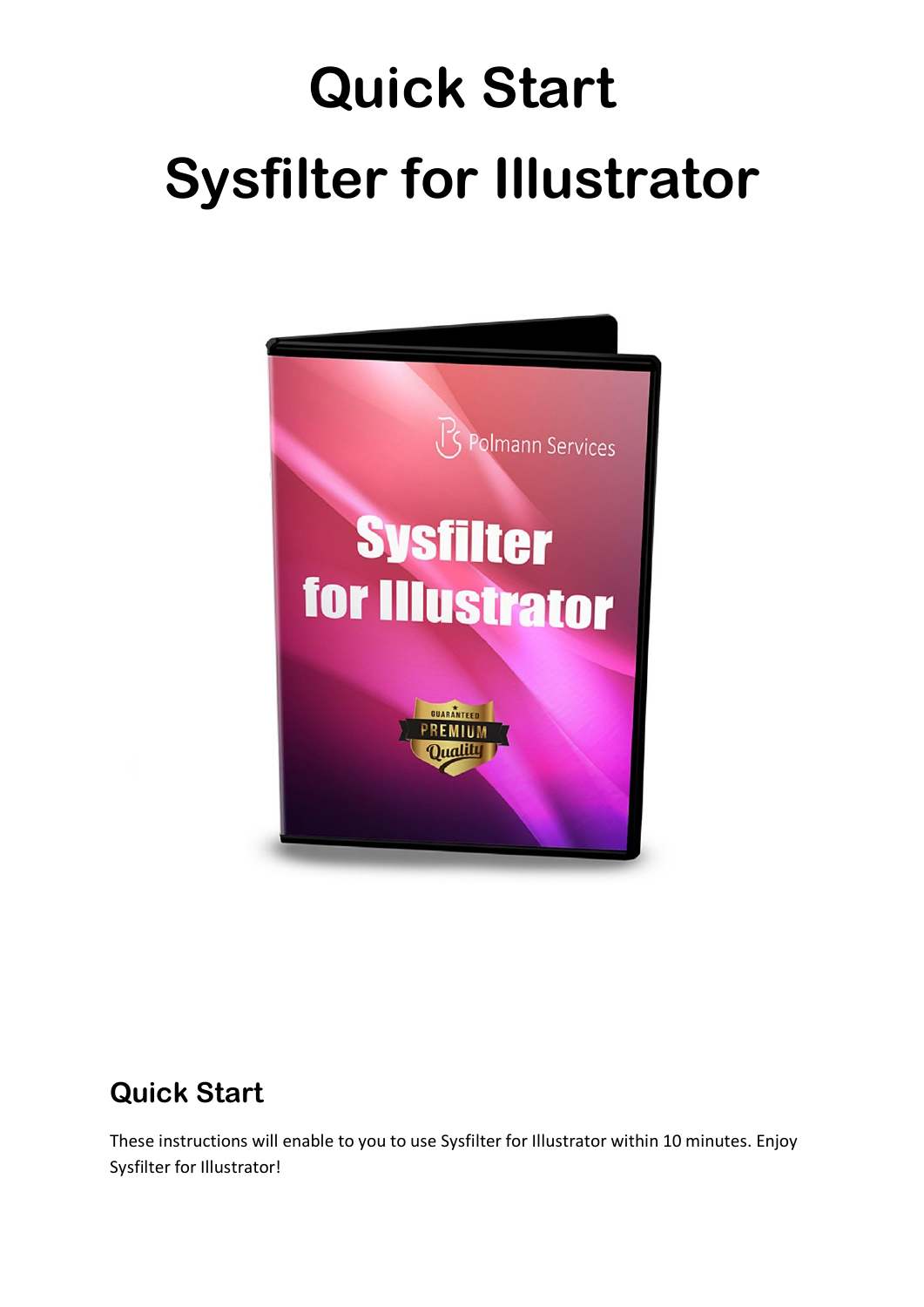## **Quick Start**

#### **1. Installation**

Execute the download file and follow the instructions on the screen.

#### **2. Test Software**

After installation and start of Sysfilter, a welcome screen will be displayed. In the welcome screen click on "Test Software". You will get to the main view.

#### **3. Set up Filter**

Select the desired Illustrator version. Select **"Tools" -> "Options…"** to open the setup window. Go to the "Illustrator" version list box and select the desired Illustrator version.



**The corresponding Illustrator version must be installed on your system.** 

● Illustrator CC 2020 is set by default.

Afterwards click on OK.

#### **4. Transfer Texts / Export Texts**

Search for the appropriate directory where your Illustrator files are stored. To do this, use the File Explorer on the left side. The Illustrator files will be automatically displayed in the file list.

Select the file in the file list and click on "Export Text". The export job will be started.

A DOC file is being generated. The texts in the DOC file can now be translated or edited optionally.